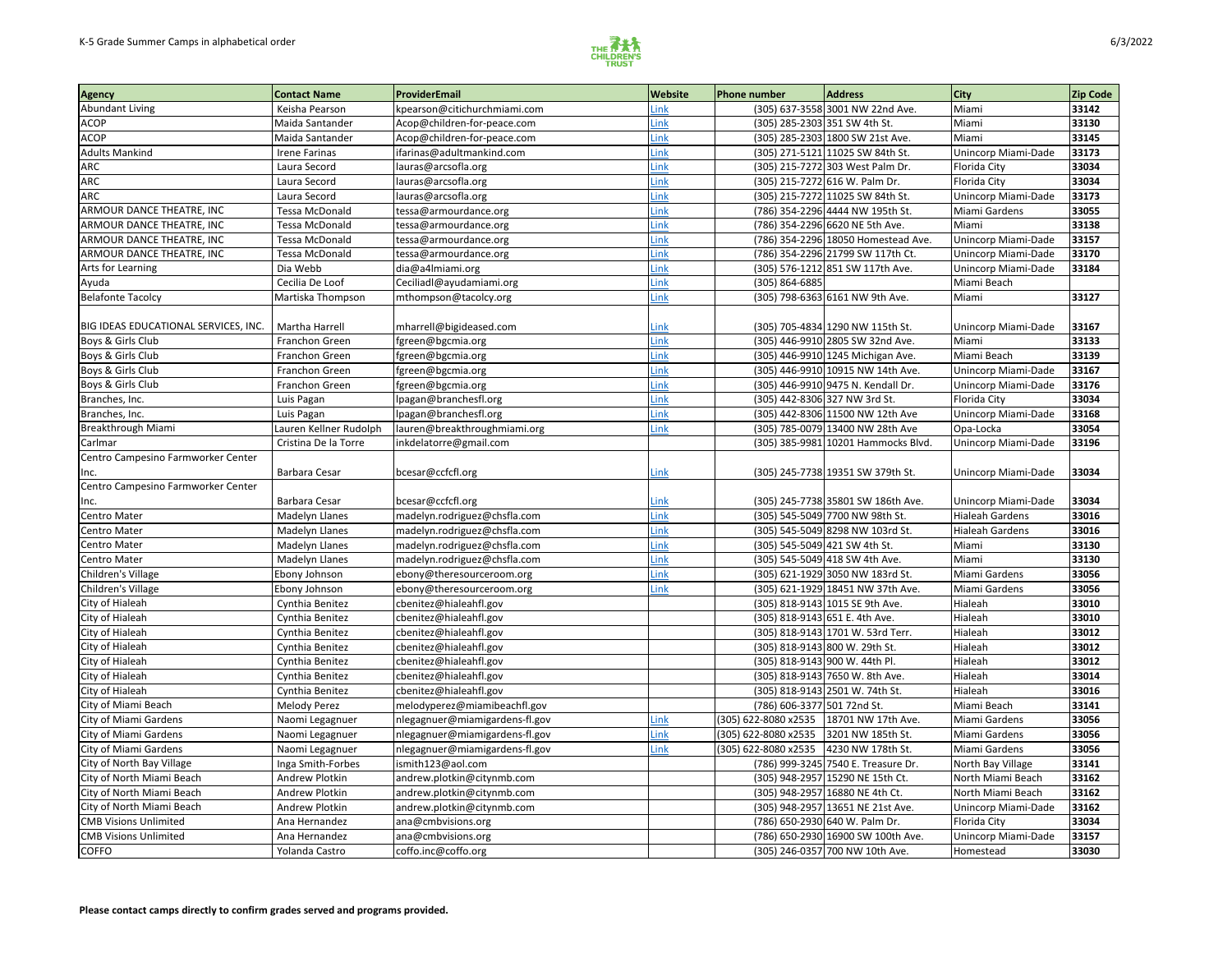

| <b>Address</b><br><b>Website</b><br><b>Contact Name</b><br>ProviderEmail<br>Phone number<br>Agency                                    | <b>City</b>                                                         | Zip Code |
|---------------------------------------------------------------------------------------------------------------------------------------|---------------------------------------------------------------------|----------|
| (305) 854-2882 5701 W. 24th Ave.<br><b>Community Coalition</b><br>josebuttacavoli@yahoo.com<br>Jose Buttacavoli                       | 33016<br>Hialeah                                                    |          |
| (305) 621-3700 600 Ahmad St.<br><b>Concerned African Women</b><br>Wanda Brooks<br>wbrooks@concernedafricanwomen.org<br>Link           | 33054<br>Opa-Locka                                                  |          |
| Dave and Mary Alper JCC<br>(305) 271-9000 11155 SW 112th Ave.<br>Link<br>Laura Roberts<br>Iroberts@alperjcc.org                       | Unincorp Miami-Dade<br>33176                                        |          |
| <b>Easter Seals</b><br>crocha@sfl.easterseals.com<br>Link<br>(305) 547-4727 1475 NW 14th Ave.<br>Camila Rocha                         | 33125<br>Miami                                                      |          |
| <b>Easter Seals</b><br>(305) 547-4727 212-260 NE 59th Terr.<br>Camila Rocha<br>crocha@sfl.easterseals.com<br>Link                     | 33137<br>Miami                                                      |          |
| <b>ECQC</b><br>Elmase Hoffman<br>elmase@ecqc.biz<br>(305) 864-5237 10360 SW 40th St.                                                  | 33165<br>Unincorp Miami-Dade                                        |          |
| <b>ECQC</b><br>Elmase Hoffman<br>elmase@ecqc.biz<br>(305) 864-5237 3805 SW 137th Ave                                                  | Unincorp Miami-Dade<br>33175                                        |          |
| <b>ECQC</b><br>Elmase Hoffman<br>(305) 864-5237 9911 SW 142nd Ave.<br>elmase@ecqc.biz                                                 | Unincorp Miami-Dade<br>33186                                        |          |
| <b>Educate Tomorrow</b><br>(305) 374-3751 11380 NW 27th Ave.<br>rubinson@educatetomorrow.org<br>Link<br>Amy Rubinson                  | 33167<br>Unincorp Miami-Dade                                        |          |
| (305) 654-7251 1840 NW 152nd Terr.<br><b>Empowering Youth</b><br>Link<br>Andrea Wanza<br>awanza@empoweringyouthinc.org                | 33054<br>Miami Gardens                                              |          |
| (305) 654-7251 702 NE 137th St.<br>awanza@empoweringyouthinc.org<br><b>Empowering Youth</b><br>Andrea Wanza<br>Link                   | North Miami<br>33161                                                |          |
| EXCEL KIDS ACADEMY, INC.<br>Link<br>Shawntravia Pointville<br>info@excelkidsacademy.com<br>(305) 624-0101 17700 NW 27th Ave.          | 33056<br>Miami Gardens                                              |          |
| EXCEL KIDS ACADEMY, INC.<br>(305) 624-0101 13100 NW 12th Ave.<br>Shawntravia Pointville<br>info@excelkidsacademy.com<br>Link          | North Miami<br>33168                                                |          |
| Family & Children Faith<br>Link<br>(786) 388-3000 310 E. 5th St.<br>J Martinez<br>jmartinez@hopeformiami.org                          | Hialeah<br>33010                                                    |          |
| Family & Children Faith<br>(786) 388-3000 15165 NE 77th Ave.<br>jmartinez@hopeformiami.org<br>Link<br>J Martinez                      | 33014<br>Miami Lakes                                                |          |
| Family & Children Faith<br>(786) 388-3000 985 NW 1st Street<br>jmartinez@hopeformiami.org<br>Link<br>J Martinez                       | 33128<br>Miami                                                      |          |
| Family & Children Faith<br>(786) 388-3000 7701 SW 98th St.<br>jmartinez@hopeformiami.org<br>Link<br>J Martinez                        | Unincorp Miami-Dade<br>33156                                        |          |
| Family & Children Faith<br>Link<br>(786) 388-3000 10205 SW 194th St.<br>J Martinez<br>jmartinez@hopeformiami.org                      | 33157<br><b>Cutler Bay</b>                                          |          |
| Family & Children Faith<br>Link<br>(786) 388-3000 9250 SW 52nd Terr.<br>J Martinez<br>jmartinez@hopeformiami.org                      | 33165<br>Unincorp Miami-Dade                                        |          |
| Family & Children Faith<br>(786) 388-3000 17200 SW 137th Ave.<br>jmartinez@hopeformiami.org<br>Link<br>J Martinez                     | 33177<br>Unincorp Miami-Dade                                        |          |
| Family & Children Faith<br>(786) 388-3000 7205 SW 125th Ave.<br>J Martinez<br>jmartinez@hopeformiami.org<br>Link                      | 33183<br>Unincorp Miami-Dade                                        |          |
| Family & Children Faith<br>(786) 388-3000 10201 Bahia Dr.<br>jmartinez@hopeformiami.org<br>Link<br>J Martinez                         | <b>Cutler Bay</b><br>33189                                          |          |
| Family & Children Faith<br>(786) 388-3000 20900 SW 97th Ave.<br>jmartinez@hopeformiami.org<br>Link<br>J Martinez                      | 33189<br><b>Cutler Bay</b>                                          |          |
| Link<br>Family & Children Faith<br>J Martinez<br>jmartinez@hopeformiami.org                                                           | (786) 388-3000 9280 Hammocks Blvd #103 Unincorp Miami-Dade<br>33196 |          |
| <b>Family Christian Assoc</b><br>(305) 685-4881 13850 NW 26th Ave.<br>oretta Bailey-Berryhill<br>lbailey@fcaafamily.org<br>Link       | 33054<br>Opa-Locka                                                  |          |
| afrancois@fanm.org<br>(305) 756-8050 120 NE 59th St.<br><b>FANM</b><br>Aline Francois<br>Link                                         | Miami<br>33137                                                      |          |
| <b>FANM</b><br>(305) 756-8050 655 NE 145th St.<br>Aline Francois<br>afrancois@fanm.org<br>Link                                        | 33161<br>North Miami                                                |          |
| (305) 365-6346 765 NW 36th St.<br>First Serve Miami, Inc.<br>angierivera@firstservemiami.org<br>Link<br>Angie River                   | Miami<br>33127                                                      |          |
| (305) 305-3784 6940 NW 27th Ave.<br>Jean Warring<br><b>First Step Champions</b><br>warrings@aol.com                                   | 33147<br>Unincorp Miami-Dade                                        |          |
| (305) 207-0022 9395 Bird Rd.<br><b>Fit Kids of America</b><br>director@fitkidsofamerica.org<br>RHONDA SMITH<br>Link                   | 33165<br>Unincorp Miami-Dade                                        |          |
| (321) 578-9361 11800 NW 2nd St.<br><b>FIU</b><br>jraiker@fiu.edu<br>Joseph Raiker<br>Link                                             | 33182<br>Unincorp Miami-Dade                                        |          |
| FLIPANY<br>Kristine Perez-Carrion<br>kperezcarrion@flipany.org<br>(786) 873-1843 650 NW 5th Ave<br><b>Link</b>                        | 33034<br>Florida City                                               |          |
| (305) 331-1442 765 NW 36th St.<br><b>FOCAL</b><br>Barbara Hardemon<br>bhardemon@aol.com                                               | 33127<br>Miami                                                      |          |
| FUTURE LEADERS ACADEMY OF                                                                                                             |                                                                     |          |
| KENDALL, CORP.<br>(305) 380-7280 16237 SW 88th St.<br>Maria Aguilar<br>info88@futureleadersacademy.us<br>Link                         | 33196<br>Unincorp Miami-Dade                                        |          |
| (305) 967-4962 600 SW 14th Ave.<br><b>Gang Alternative</b><br>Jeanine Peterson<br>jpeterson@myga.org<br>Link                          | 33030<br>Homestead                                                  |          |
| <b>Gang Alternative</b><br>(305) 967-4962 12550 SW 282nd St<br>Link<br>Jeanine Peterson<br>jpeterson@myga.org                         | Unincorp Miami-Dade<br>33033                                        |          |
| (305) 967-4962 9201 NW 8th Ave<br><b>Gang Alternative</b><br>Link<br>Jeanine Peterson<br>jpeterson@myga.org                           | Hialeah<br>33150                                                    |          |
| (305) 967-4962 6501 N. Miami Ave.<br>Gang Alternative<br>Link<br>Jeanine Peterson<br>jpeterson@myga.org                               | 33150<br>Miami                                                      |          |
| <b>Gang Alternative</b><br>(305) 967-4962 1195 NW 124th St.<br>Link<br>Jeanine Peterson<br>jpeterson@myga.org                         | North Miami<br>33161                                                |          |
| (305) 967-4962 900 NE 132nd St.<br><b>Gang Alternative</b><br>Jeanine Peterson<br>jpeterson@myga.org<br>Link                          | North Miami<br>33161                                                |          |
| <b>GRACE CHRISTIAN PREPARATORY, INC.</b><br>(305) 259-1929 11000 SW 216th Street<br><b>Mark Coats</b><br>markcoatspresident@yahoo.com | 33170<br>Miami                                                      |          |
| DANIELA SANTANA CAIR<br>(305) 667-4069 5801 Augusto St.<br><b>Greater Miami Symphony</b><br>ddsantana@gmys.org<br>Link                | <b>Coral Gables</b><br>33146                                        |          |
| Hosanna Community Foundation<br>Link<br>(305) 637-4404 2171 NW 56th St.<br><b>Charles Dinkins</b><br>revdink@bellsouth.net            | 33142<br>Unincorp Miami-Dade                                        |          |
| JUDAH CHRISTIAN CENTER MINISTRIES,                                                                                                    |                                                                     |          |
| (786) 250-5757 22400 SW 112th Ave.<br><b>Kimberly Soutien</b><br>ksoutien@tcmiami.org<br>Link<br>INC                                  | 33032<br>Unincorp Miami-Dade                                        |          |
| JUDAH CHRISTIAN CENTER MINISTRIES,                                                                                                    |                                                                     |          |
| <b>Kimberly Soutien</b><br>Soutienk@gmail.com<br>(786) 250-5757 12015 SW 217th St.<br>INC<br>Link                                     | 33157<br>Unincorp Miami-Dade                                        |          |
| Just Kids<br>(305) 221-0011 906 N Krome Ave.<br>Marcel Alcala<br>malcala@justkidscenters.org<br>Link                                  | 33030<br>Homestead                                                  |          |
| Just Kids<br>Marcel Alcala<br>(305) 221-0011 12470 SW 8th St.<br>malcala@justkidscenters.org<br>Link                                  | 33184<br>Unincorp Miami-Dade                                        |          |
| Kayleen's Learning Center<br>(305) 274-5553 19350 Belview Dr.<br>Amaury Amarante<br>kayleenslc@aol.com<br>Link                        | 33155<br><b>Cutler Bay</b>                                          |          |
| Kayleen's Learning Center<br>kayleenslc@aol.com<br><b>Link</b><br>(305) 274-5553 10855 SW 72nd St.<br><b>Amaury Amarante</b>          | Unincorp Miami-Dade<br>33173                                        |          |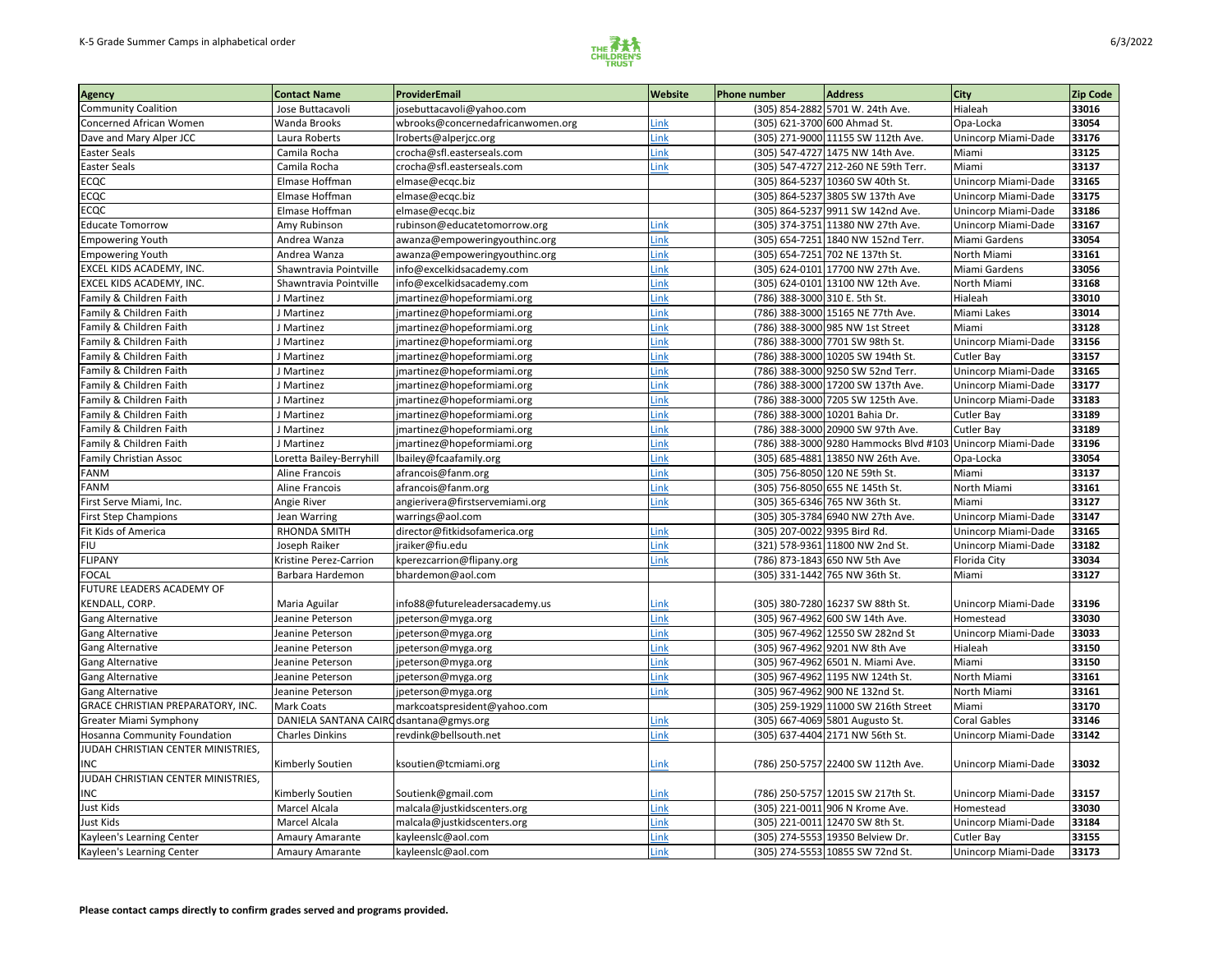

| <b>Agency</b>                     | <b>Contact Name</b>   | ProviderEmail                      | <b>Website</b> | Phone number | <b>Address</b>                         | <b>City</b>                | <b>Zip Code</b> |
|-----------------------------------|-----------------------|------------------------------------|----------------|--------------|----------------------------------------|----------------------------|-----------------|
| Kayleen's Learning Center         | Amaury Amarante       | kayleenslc@aol.com                 | Link           |              | (305) 274-5553 12240 SW 8th St.        | Unincorp Miami-Dade        | 33184           |
| Kids Learning Center              | Annette Cacicedo      | acacicedoklc@yahoo.com             | Link           |              | (786) 573-3017 11500 Quail Roost Dr.   | Unincorp Miami-Dade        | 33157           |
| Kids Learning Center III          | Cibele Stempniak      | cstempniak@klcschools.com          | Link           |              | (305) 253-3613 10825 SW 184th St.      | Unincorp Miami-Dade        | 33157           |
| Kidworks USA                      | <b>Odaimys Diaz</b>   | odaimys@kidworksusa.com            | Link           |              | (305) 822-5437 8155 W. 28th Ave.       | Hialeah                    | 33016           |
| Kingdom Academy                   | Iliana Perez          | iperez@kingdomacademyschool.com    | Link           |              | (305) 385-3761 9010 SW 157th Ave.      | Unincorp Miami-Dade        | 33196           |
| Knowledge Builders                | Olive Cooper          | ocooper@kb-florida.org             | Link           |              | (305) 234-1645 10750 SW 156th Terr.    | Unincorp Miami-Dade        | 33157           |
| La Vina Del Senor                 | Zacharie Trudeau      | zmtrudeau@hotmail.com              | Link           |              | (786) 257-6282 3801 SW 97th Ave.       | Unincorp Miami-Dade        | 33165           |
| Leadership Learning Cntr.         | Yannet Amador         | yamador@sjbmiami.org               | Link           |              | (305) 649-4730 1366 NW 1st St.         | Miami                      | 33125           |
| Liberty City Optimist Clu         | Yolanda Bethune       | yolandabethune@comcast.net         | Link           |              | (305) 329-4747 1350 NW 50th St.        | Miami                      | 33142           |
| Llirraf'O                         | Ernesto Iribar        | ernesto@oflcfamily.org             | Link           |              | (305) 264-3232 6741 SW 24th St.        | Unincorp Miami-Dade        | 33155           |
| Llirraf'O                         | Ernesto Iribar        | ernesto@oflcfamily.org             | Link           |              | (305) 264-3232 17801 Homestead Ave.    | Unincorp Miami-Dade        | 33157           |
| Miami Children's Initiative, Inc. | <b>Adrian Rogers</b>  | arogers@iamlibertycity.org         | Link           |              | (786) 200-1406 1775 NW 60th St.        | Unincorp Miami-Dade        | 33142           |
| Miami Dade County                 | <b>Bryan Gorrita</b>  | bryan.gorrita@miamidade.gov        | Link           |              | (786) 315-5406 14150 SW 264th St.      | Unincorp Miami-Dade        | 33032           |
| Miami Dade County                 | Bryan Gorrita         | bryan.gorrita@miamidade.gov        | Link           |              | (786) 315-5406 29305 Illinois Rd.      | Unincorp Miami-Dade        | 33033           |
| Miami Dade County                 | <b>Bryan Gorrita</b>  | bryan.gorrita@miamidade.gov        | Link           |              | (786) 315-5406 6000 NW 32nd Ct.        | Unincorp Miami-Dade        | 33142           |
| Miami Dade County                 | <b>Bryan Gorrita</b>  | bryan.gorrita@miamidade.gov        | Link           |              | (786) 315-5406 1680 NW 87th St.        | Unincorp Miami-Dade        | 33147           |
| Miami Dade County                 | <b>Bryan Gorrita</b>  | bryan.gorrita@miamidade.gov        | Link           |              | (786) 315-5406 7090 NW 22nd Ave.       | Unincorp Miami-Dade        | 33147           |
| Miami Dade County                 | <b>Bryan Gorrita</b>  | bryan.gorrita@miamidade.gov        | Link           |              | (786) 315-5406 690 NE 159th St.        | Unincorp Miami-Dade        | 33162           |
| Miami Dade County                 | Bryan Gorrita         | bryan.gorrita@miamidade.gov        |                |              | (786) 315-5406 11350 SW 216th St.      | Unincorp Miami-Dade        | 33170           |
| Miami Lighthouse for the Blind    | Cristina Rodriguez    | crodriguez@miamilighthouse.org     | Link           |              | (786) 362-7480 601 SW 8th Ave.         | Miami                      | 33130           |
| Michael-Ann Russell JCC           | Iris Kohn             | IrisK@marjcc.org                   | Link           |              | (305) 932-4200 18900 NE 25th Ave.      | Unincorp Miami-Dade        | 33180           |
| Multi-Ethnic Youth Group          | Samantha Quarterman   | meygaceo@yahoo.com                 | Link           |              | (786) 312-7102 1400 NW 62nd St.        | Miami                      | 33147           |
| Multi-Ethnic Youth Group          | Samantha Quarterman   | meygaceo@yahoo.com                 | Link           |              | (786) 312-7102 6304 NW 14th Ave.       | Miami                      | 33147           |
| MUSICALL, INC.                    | Juan Carlos Gonzalez  | jcgonz@musicall.org                | Link           |              | (786) 220-0847 10200 SW 107th Ave      | Unincorp Miami-Dade        | 33176           |
|                                   |                       |                                    |                |              |                                        |                            |                 |
| NEW HOPE DEVELOPMENT CENTER, INC. | Shelia Starks-Dudley  | sheliadudley7@gmail.com            | Link           |              | (305) 696-7745 1881 NW 103rd St.       | Unincorp Miami-Dade        | 33147           |
| New Jerusalem                     | Sabrina Floyd         | sabrina_baker_bouie@hotmail.com    |                |              | (305) 320-1587 698 NW 47th Terrace     | Miami                      | 33127           |
| New Jerusalem                     | Sabrina Floyd         | sabrina_baker_bouie@hotmail.com    |                |              | (305) 320-1587 1866 NW 51st Terrace    | Miami                      | 33142           |
| New Jerusalem                     | Sabrina Floyd         | sabrina_baker_bouie@hotmail.com    |                |              | (305) 320-1587 6700 NW 14th Ave.       | Miami                      | 33147           |
| New Jerusalem                     | Sabrina Floyd         | sabrina baker bouie@hotmail.com    |                |              | (305) 320-1587 777 NW 85th St.         | Unincorp Miami-Dade        | 33150           |
| New Jerusalem                     | Sabrina Floyd         | sabrina baker bouie@hotmail.com    |                |              | (305) 320-1587 17201 SW 103rd Ave.     | Unincorp Miami-Dade        | 33157           |
| Opa-Locka Community Devel         | Nakia Bowling         | nakia@olcdc.org                    | Link           |              | (305) 687-3545 17631 NW 20th Ave.      | Miami Gardens              | 33056           |
| Opa-Locka Community Devel         | <b>Nakia Bowling</b>  | nakia@olcdc.org                    | Link           |              | (305) 687-3545 10351 NE 5th Ave.       | Miami Shores               | 33138           |
| Opa-Locka Community Devel         | Nakia Bowling         | nakia@olcdc.org                    | Link           |              | (305) 687-3545 19810 NW 14th Ct.       | Miami Gardens              | 33169           |
| Overtown Youth Center             | Diana Santangelo      | diana.santangelo@overtownyouth.org | Link           |              | (305) 349-1204 1801 NW 1st Pl.         | Miami                      | 33136           |
| PEACE CDC                         | Jose Rodriguez        | jfrodriguez06@mail.com             | Link           |              | (786) 547-7738 29351 SW 169th Ave.     | Unincorp Miami-Dade        | 33030           |
| PEACE CDC                         | Jose Rodriguez        | frodriguez06@mail.com              | Link           |              | (786) 547-7738 18450 SW 134th Ave.     | Unincorp Miami-Dade        | 33177           |
| PEACE CDC                         | Jose Rodriguez        | frodriguez06@mail.com              | Link           |              | (786) 547-7738 5600 SW 135th Ave. #113 | Unincorp Miami-Dade        | 33183           |
| <b>ReCapturing the Vision</b>     | Alex Del Rosario      | alex.delrosario@rtv.org            | Link           |              | (305) 232-6003 24400 SW 124th Ave.     | <b>Unincorp Miami-Dade</b> | 33032           |
| <b>ReCapturing the Vision</b>     | Alex Del Rosario      | alex.delrosario@rtv.org            | Link           |              | (305) 232-6003 27190 SW 140th Ave.     | Unincorp Miami-Dade        | 33032           |
| <b>ReCapturing the Vision</b>     | Alex Del Rosario      | alex.delrosario@rtv.org            | Link           |              | (305) 232-6003 14950 SW 288th St.      | Unincorp Miami-Dade        | 33033           |
| <b>ReCapturing the Vision</b>     | Alex Del Rosario      | alex.delrosario@rtv.org            | Link           |              | (305) 232-6003 21799 SW 117th Ct.      | Unincorp Miami-Dade        | 33170           |
| <b>Richmond Perrine</b>           | Darlene Carver-Rogers | richmondperrineo@bellsouth.net     | Link           |              | (305) 401-7231 10161 Circle Plaza West | Palmetto Bay               | 33157           |
| <b>Richmond Perrine</b>           | Darlene Carver-Rogers | richmondperrineo@bellsouth.net     | Link           |              | (305) 401-7231 18055 Homestead Ave.    | Unincorp Miami-Dade        | 33157           |
| Richmond Perrine                  | Darlene Carver-Rogers | richmondperrineo@bellsouth.net     | Link           |              | (305) 401-7231 11341 SW 216th St.      | Unincorp Miami-Dade        | 33170           |
| Sanrau Corp.                      | Maria Parra           | marialuisaparr@gmail.com           | Link           |              | (305) 382-9796 12871 SW 42nd St.       | Unincorp Miami-Dade        | 33175           |
| Sanrau Corp.                      | Maria Parra           | marialuisaparr@gmail.com           | Link           |              | (305) 382-9796 15732 SW 72nd St.       | Unincorp Miami-Dade        | 33193           |
| <b>SBC COMMUNITY DEVELOPMENT</b>  |                       |                                    |                |              |                                        |                            |                 |
| CORPORATION OF RICHMOND HEIGHTS,  |                       |                                    |                |              |                                        |                            |                 |
| INC.                              | Mark Valentine        | mvalentine@sbccdc.com              | Link           |              | (305) 232-0499 11111 Pinkston Dr.      | Unincorp Miami-Dade        | 33176           |
| Shake-A-Leg                       | Kiandra Rhaney        | Kiandra@shakealegmiami.org         | <b>Link</b>    |              | (305) 728-4687 2620 S. Bayshore Dr.    | Miami                      | 33133           |